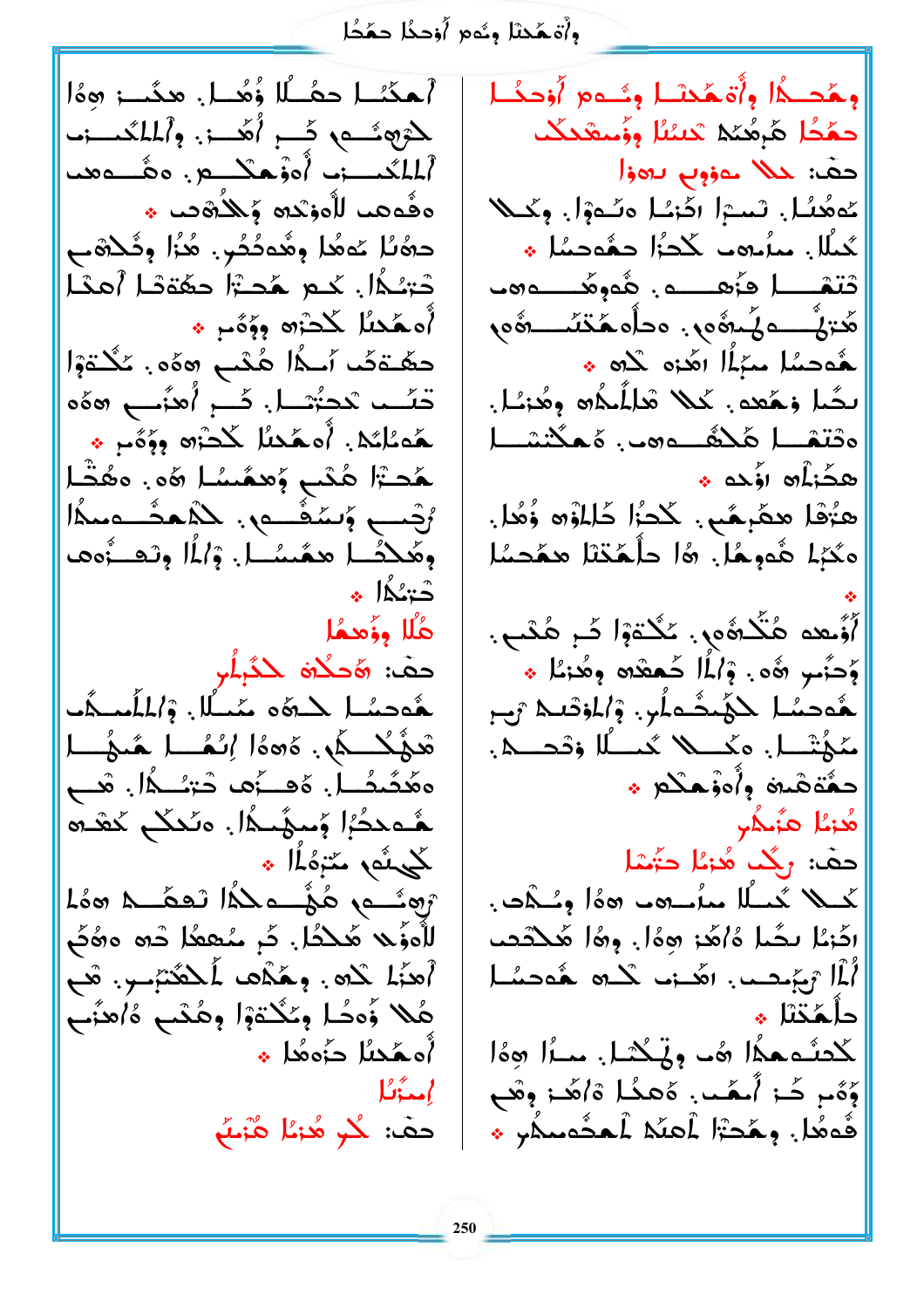وأَة هَٰذَا وِثَهِ لَا أَوْحَذَا حَمَّدًا

حقَّ: عْلَا هِأَوْهَ مُومِ هَلِلَمِلْمِ مِمَّا لَكَ هُومٍ حَجَدَا ەڭتت ئېگىر. وەا مىلائا ھَۇب وِتُلِيَّالِ. فُوعد الْأُوزْنَدِهِ كَرِ مُنْتِزَا أَسَدًا. هُّەھسُل كُبْ ۞ كَنْ هَٰلِكُمْ إِيَّا وَقَسَدَ كَبِيُلًا. وُ}َ هُمْ شَم هَجْتَةَ أَلْمَكُمْ. مَنْكُمْ تَيْهَمْ أَيْصَهُ أَة كَــب وْ/اهْــز هُوصِيُــا حَكْرِيْــاوُبِ ْهُدَسُا كُلِّ \* حَكَمَ السَّلَامِ وَهُوَ حَكْمًا لَّكُمْ الْمُكْتَبَ معَّدَّ أَمْكَنْعْدَلَ. أَصْدَا وْالْمُحْت وَوَّسِ مِنْ الْمِسْلَمِنْ مُوْمِيعَةٍ وَسَلَّى الْمُوَاسِيَةِ وَسَلَّى الْمُوَاسِيَةِ وَسَلَّى الْ هُّەحسُل كُمْ \* كَعِنَوْهُا قَتْمًا هِيَّتْ!. وِكُنْزَا وِثُووًا ەُوۋُەممُل. ھُىعَّى ھُەوھُك ھُدَكُكْتِر. كَ هُيَّبَ كُر حَبْدًا. هُءَهَمَا كُر هُوصِيًا لِحَدِوَّهِ وَٱلْمَا حَتَّمِيعًا وَمَدَّ ەھْم ئِكْتَوْا ٱلمُكْتَّ ەَكْتْكُرەھ  $\zeta$ وُم سَنَوْ. وهُ كَلاه همَّحسَب كَــ أُهنَّى . هُءَهنا لَحْرِ هُءَهنا لَحْرِ \* كُوهُا كُرِهُمُا حفَّ: لَا حَمْسًا ولَا حَمْحُدُا كَمِلًا هُـــنَّى لَمَةَ مَكَمَلًا هُومُسَا حِفْوَصُلِ وَّكُلْ. وَكُلْتَوْمَ حَكْتَفَهُمْ أَبْدًا. هَجَّسَة هُوقِيَّدة و أُوهَدْ) كْحَرْهِ وِوَوَّسِ. وْالمُسْكُب هْدْكُكْمْ <del>۞</del> حَزَىبِ ۿؘؘڵٛۮڡٛڎ۞

تتشا وكقفكا فيحده هؤه حكة أَكْلَاهُ أَ. ثُم وَثَّىتَ رَوْهُ كَمِثْلًا هُبِهُـأَ ەكأىلا للەۋھىكىر. ەَتىگىل ھۆدىئىم ههُه حقّةَهُب أمدًا. كُم لَمَكْتَرَا ثَم مُبْہِ وَهُکُمْ اُهْبُمْ وَوَٰهَ ۚ أَا کُمْکُمْ عْجَلَ وَحَكْمًا. ݣَا كَمْكُمْ عَكْبًا وْهَيْ هَٰٓ;َسو. هُوصُل لأَ;معَمَى أَكْمَا وَهِدًا إِلَيْهُمْ \* حَدَّهُوُا وَّكُـاْ هَجَوْهُـزُا هُعْـهِ هَهْوَ. كَعِيشَةٍ وَمَعْيَالٍ مُعْبُوْسِيا حَيْمَعُسِيا وأَه هَٰذَلاً. وَمِيزًاهِ؋وه ۖ كَيْسُبُنُـا حَـَـ; أَكْلَٰهَ!. وِهْمٍ مُعَمِّسًا وِهُكُمْسُدَهِ سُلَّاتٍ كَعْتُوْهُلْ. وَمُنْهُ حَلَّوْكُلْ. وَمَسَلُو رَقُو كَرِ هُو. شَكَّ دْتَعْا وِهُكُم حَالْمُخَتَا. ەڭلاڭنىلا ھُىھُل زېّىت ھۇل كَر كملا لأهوهكم \* كُنُّه لَمَّا وهُزم كَدْهُوت أَاتْحَمَّتْ الْمُتَمَّمَّةُ لِمَحْمَدَةٍ مَتَّقَدَّةٍ مَتَّقَدَّةٍ مَتَّقَدَّةٍ مَتَّقَدَّةٍ مَتَّق هُبُسِعٍ. أَهِ أَوْكُنْنَا هَنَّبَ أَهْهَدْنَا كُحنْزُه وِوَدَّى- مِكْم هَٰلَاتْ احْسَر أَحِكْتُوهِ وِهُزْسًا حَسَلَاوْوِ . هَدِئْتَنُعُسَا دَّىبِ ۞ وَ} أَمْ كَعِمْلِهِ وِهُٰٓ; أَمْ ثُكُــرُهُ مِ هُوحُـثَـــا وَمِهَجّـبُنْــا لَٰا هُعمَّمٍ كُر. هُامِر هُا وِهُـٰهَا هِأوْهَـ ەئال لا قىمتىئىسى. كىم ئىلا ئىنى وٌهمُحسَّبٍ كُبِّرٍ فَيَكْتَبَلَّ هُجِشَـٰءَرِّ. لمصَّـــــما أَنـــــــــــم كَــــــــم كَـــــــم وَّەمىھُەمِ ھُا كُر لُاھشُەمىدُا َ ﴾ هدُّنُرُل و تَكْتُلُ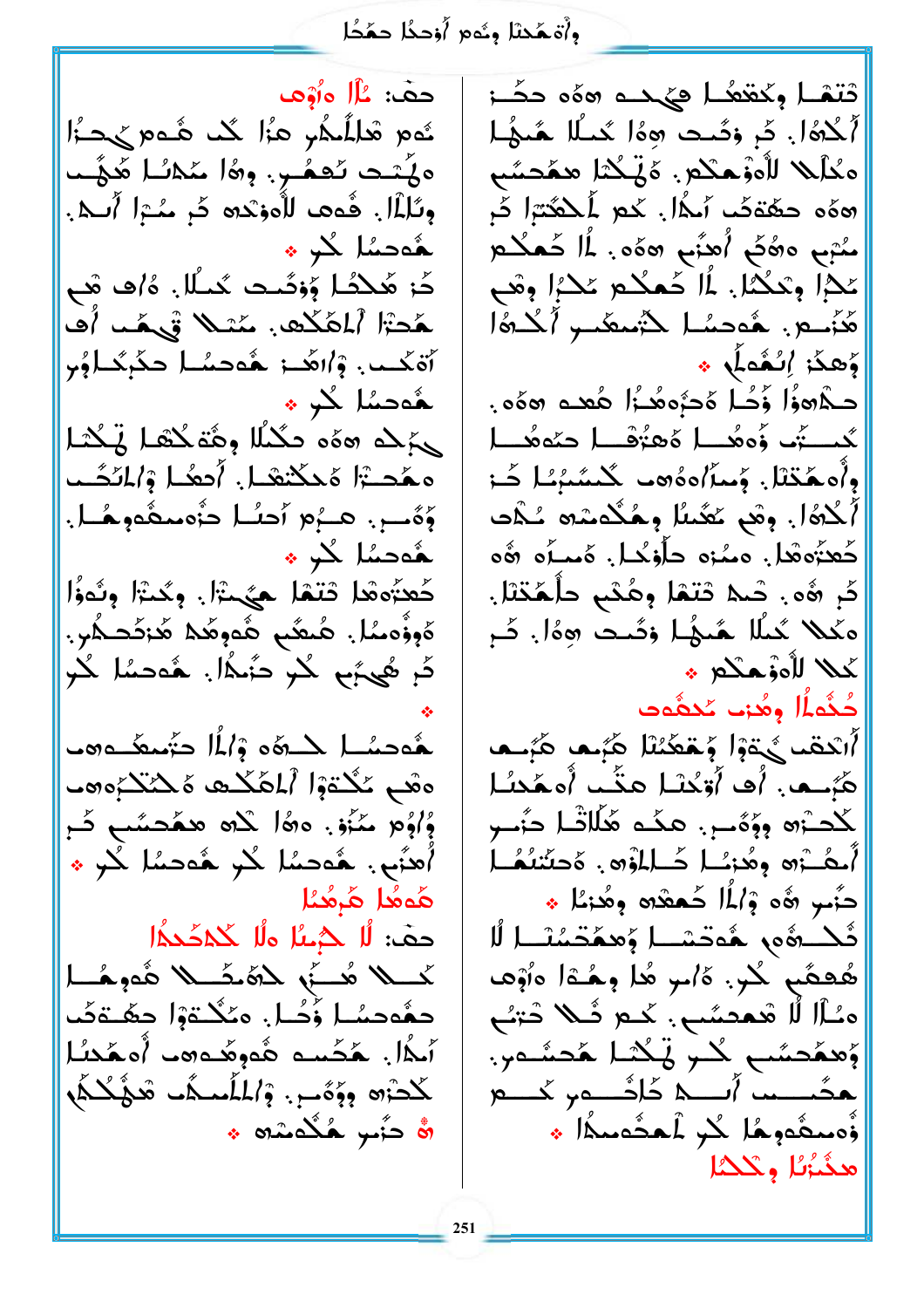وأَة هَٰذَا وِثَهِ لَا أَوْحَذًا حَقَّحًا

أَهمَّدْنَا ۖ لِكَلادًا ۖ وِؤُهمًا ۚ وَٱلمَلَّاسِدَّى ۖ وَ ولَلْغُنَّا بِشَيْدَ هُوَا وِيْفَاءُوهَا. ەَحسَّبُوماً كُنْسى «ەُو . حَنْسىر «ەُو هَٰلأَصَٰا وٖۡرَٰٓحَـٰا مَعۡـٰلًا وَصۡـٰد ۖ شَوۡتَـٰلا وَرِجًا. وِتَعَزُّدَتَ لَكَمْ \* حدمال وهنت ..... هُوهُا وُلْمُو وِكْكُلُ حقَ: كَذُوْهِكُمْ حَزْبَهُمْ ئەھُم أَحْكَمْكُلْعَدْ، قْلَمْلْكُمْمْ وَةَسْرِ. شَرُْمًا كُ; وَمُبِ وَشَمِ فُـ2مِ كَنْتَوْلَ. ه تَكْتَبْ أَنْ مَهْدَ \_\_\_; أعنَــــــد وهُكْسُو ﴾ لِكَرْجِئْنُـرٍ وُهُــا. وَٱوْقَــٰكَ خَعْبُوهُــا. دَّەْدَا وۡمَدۡزَمَٰۍ ٰ ەۡحَسَّەدُو ۚ هَٰۡدَكُمُ لْكُهُنُّمَامُ وَهُوَةٌ وَٱلْمَسْلَمُ لِكُفُّوْهُمُ حُذُه أَل وهُن، أُهْنُوم عَدَمُنَا أَوْحًا لَمُؤَدَّبٍ وَلَيْدَوْٓا بِهُوَرُو أُمِرِ أَهْتَرَا. هَزُهِ كُنْ هُكُكُمْ وْٱلْمُكَرِّ. ة/ـأا وتعكّـــوو لمُتـكُتـــا. هَحصُـــأَا وِهُوصُلِ وِهُدَبَّلَ. حَقَّةَهُمْ رُومُهُم  $\bullet$   $\bullet$   $\bullet$   $\leq$ َـَّمُّـفَصِّلُ لَكُو وُّهُلُّ وُسَيِّدٌ. وُصَفُّفَضُوَّتُهُ كُمْ يَرْهَبْو. كُمْ يَاهُ مُكْ كَلَّاتُوا. وْالْمُعْصَلِ وِكُمْ لَمَاتَ تَسْكُوْ. هِيَمْسِرِ مَمْكْدِ وَوَقَسِيْتِ كَمْسَلًا ، وِلْمَاوَمَسْت حَكْتُمْكُو \*

هْدُوْ أُوُم ٱلْمُكَــرِ. 20 مُــلا مُتَــدُاْ أَاؤَكَـــب كُـــز هُـــزًا شَـــلا . هكْـمــــرَّا داْهَٰڏلا هُڪسُوه کَرِ هُنْدِ کُلُو. أُهِ هَٰٓدُىٰلُ كُدْرُو وَوُهُ بِنِ ٱلصَّاحِفُ الْمُعَادِمُهُ  $\bullet$   $\bullet$   $\bullet$   $\bullet$ أَسِنَّلْ. حقَّ: تُعِمُّلْ حَقَّبْلُ كُلِكُما وِؤُوهُما. وِلَٰاؤِكُما بِشَيْدَ 160 وتعنُّوها لُلوُم هَ حَتكَمُوها و عَمْلًا وْتُد هِوَٰا ثُم خُلُما . وَكُنْتُ خَفْعَنَا هْم هُدْهْا. هَحْقِحُبًا هـزًا حَدُلُه. وَوْهِـــــزْمِ هَٰزِيُــــا وُهِجَّـــــزِيْمِ وَوَا همّحسًا كَلَّه حاهُمَّدسًا. أَة مَّدسًا دَّوهُا وَكُوهِمَا. كُمْ هُزًا ثُلا \* تْتُب أُهْهَدُهِ دَاهُمُنْتَا بِفَعْدٍ. معْدَمُسًا مُنْبِئًا أُهْبَى 30%. وقْع ثَــلا كَقفَــم لمُـعتَــمسمُل للفَلكُـل وَّدًا وِكُىلًا وْتُت. هَ/ەثْرِ هُەھْدًا هُـع أُهْبَــع. مغَنحَدجُا هَــع أَحقُوا َــلا . هَكَلا مِكْعُلِ كُمِ كَعْدِهِ . وِهُمْتُ هَمِلْا وِثَلا دْتِكْلَا \* هَدَدًا وِأَتِكْرًا. وَكُتَرْهَا وِوْهَـلًا. لِكَتَـد ههُه هُجْزًا خُاتِبُهُم، وضَرِ لَا رُحِمُـا ٱئىگا. حَدِّا ھَتَكُمُ حَمَائِكَ. ەْھكە أەھْكْل دەھُل. ەسىلا آئىم ة/الخمسةُ ا. مقعكسه مُاقْسا كَنْزَى وَهُدِهِ وَهِ وَهُو الْمُؤْمَّرِ وَلَزْهَدَ وَ  $\frac{1}{2}$  لا هُوصِمًا مَبْرِأَا ۖ لِأُخْرَ تَذَكَّلَ ۚ وَكُلُّفُوهِ هَجْزَا وِوْهِدْرَهِ هِجَمٍ. هُجِدَهِ وْأَهْدِهِ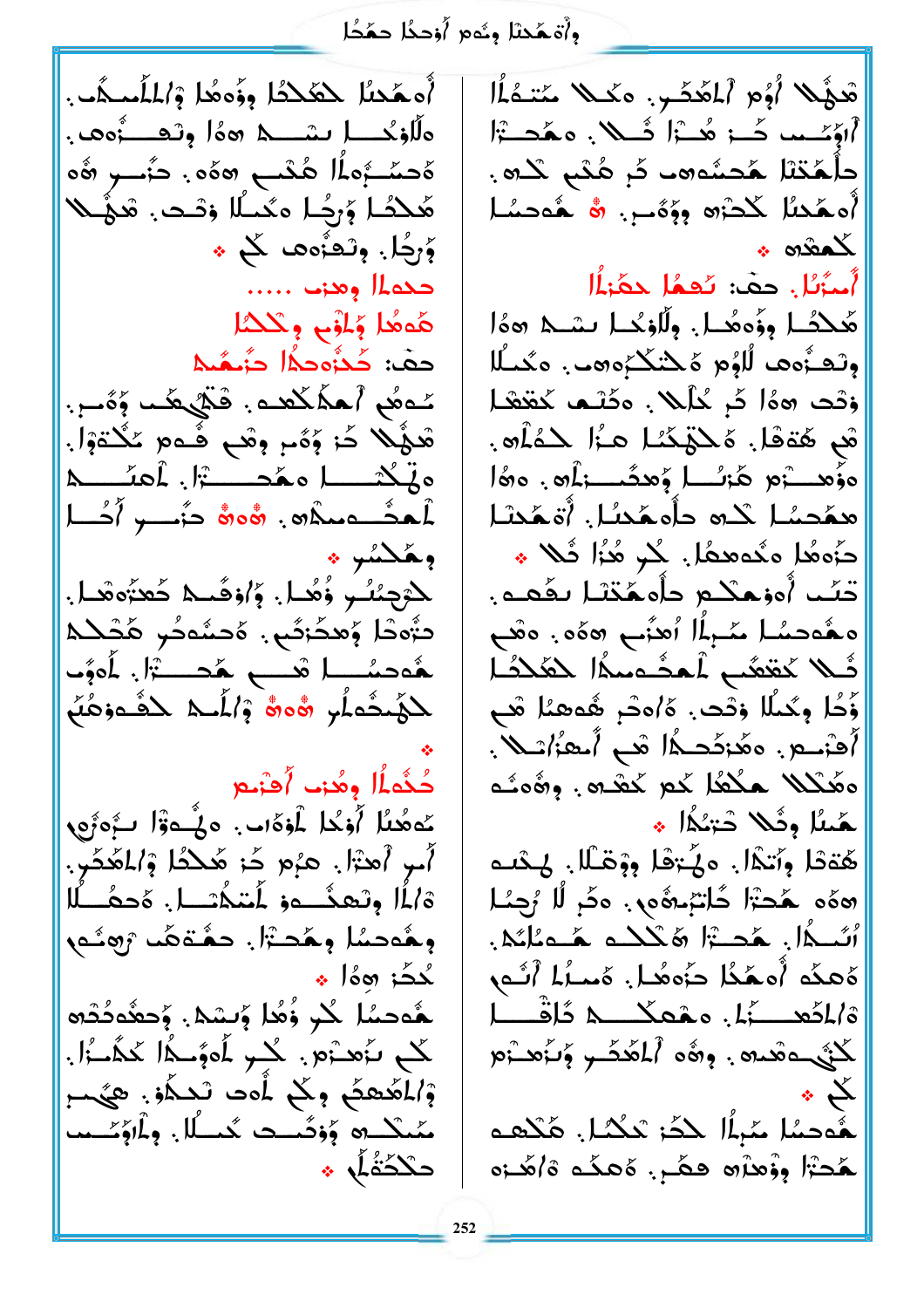وأَة هَٰذَا وِثَهِ لَا أَوْحَذَا حَمَّدًا

فُالَ هِوَٰا كُلُّهُ ۖ يَٰٓ ۖ وَ لَّٰٓ مَٰ مَنْ وَ ۖ وَ ئتىكْشُوه هُوهُدْ هُلْدًا. ەْھەلە هُقْدًا خُاتِبُهُ مِنْ مَهْجِسُوهِ وَهُو حاْهِ هَنّْنُسْدَهُ مِنْ أُهْ هَٰذَا ۖ كَحْتَرْه وِوۡهُم ِ. وۡوَصَّد گَمُلَا وِلۡعَنُّوها ۖ كُمۡ ﴾ هعَنُا شَمكَتَبِ<br>حقَّ: عَمَّا وْالمَكَّلِي كَة أَحْدَهُ الصَّلِّمِ حَسَنَهُ حَلَّوْحُمَل وََـــوْهُومِ بِ وَوْوَا وَوَا كَـــلا مْتَعَصَّلَــا هُ/حِكْمُو أَنُسِي. أُسِرِ لِمَالِيَــٰٓ;! كَـَمَــٰٓ;! . لِحْمِ مَتْلِ كَحِتْنَهُا. هَكَرِ هِمَا جاُوْكُا مِمْمُبٍ هِنُعَدًا حِكْمَوْاً. أُسِرِ أَحْدُهُ! هؤل مُمَلاً قُلاً ﴾ هُم لَا تَــدْهُوْ خَعْـمُسُــا ضَــْ عُــلُـلا ہومًا . گے۔ رُوھُی مُؤَکَّد گُلُّا کُ أَلْمَلْ. هَنِّـكْثا حَمَّةَكَــ أَشْـدَا. هُـدْب هُهوهُـــه٥ت كَــرِ أُهنَّنـــعِ. أَه هَكنُــا دَوْهُما وَيُوهِمَا لَكُمْرُو وَوَّةَ بِ دَّىبِ وْاٰمُا هَٰحْكَىبِ وِسَٰالْمَا. هُوَّىٰلا فُەزەمُلە ۋُاۋە پ تزكَّـــد حمُّدَحمُـــا هُكَـــدْهِ وَكَـــز أَحْدِثُهُ أَنْ كُلّْ مَتَّسَلًا هُـَــِ لَا أَمُّلُّ أَنْ قعكْحسُــا «ەُلم: ەقْعِــْـدْ« مُّلْتَـْـا لْمَ وَالَى اللَّهُ وَاللَّهُ وَاللَّهُ مَعْشًا وَوَهَكُمْ وَاللَّهُ فَسَمَّمَتْ مَعَيَّنَا حَقَّدَهِ مَرَّتَهُ مَؤَمَّدَت جَيْرْصًا. هَجْعَتْجْا حِقْحُمْ أَهْبِعْ. فُوهُنُدُه وُاوُم \* حەُنُـا مُوھُـا هُبُـمُـا. وُونِ خُـزِمْ رُومُهر. وُهنْكُمْ هُكْتُنَا وَثَبَتْ نُمْتُلَا

وَإِجْرًا تَنسُلُ وِوَمِيعْنِكُمْ حف: حَدُّه حَكَّا هُبُعَهَا يْكُمْ لِكْنَه هُوَدًا. هُوْشْلُتْ هَزُمْ كَمَلَاه وِهُو وَمِعَظِيمٌ لِلَّهِ عَنُوهَا ာပိုင်ငံကြီး تَتَبَّتْلَمْ وَهُمَصَّبٍ. هَفَّ أَمْـةَ هَ إُمَّمَّى. مَكْثَوْا مِكَلَّصَبِ مُّللتِهِ حالَمَتْنَا دەُنَا كَرِنَداوُا ھەدَّا أَلمَفَرِمَكِ. هُ/وَحُما أَلْمَعْكُمْ. هُبِ هُــوصْهِ وهُذِمُا \* حَقَّةَدًا وَهُمْ وَمَّلًا. نَجْكُنَا مِنْمُحِسَّب هؤه. وتَتَمَّا هُنْبِ هؤه. أُوهَٰدَنَّا جَّوهُا ﴾ بالمثلَاء اللُهُتَ بممْرِهُم أبوءُ صِ؟ وِهُنْسِمِ 50% هُ/هزَّسِمٍ. أَه هَٰدئُسا جَّوهُا \*  $sinh^2 cosh^2$ حقَّ: هنُعدُا وْسَدْ خَجَّنِدُا تَرْبَّكَ مِنْكُمْ وَمَسْلَمَاتٍ لَلْعَدَّسَةُ وْكُلًّا لِكَمُلُونَ. مَعُهُكُمْ شَكًّا وَتَحَتَـلَ. وَّاحِيَّاهِ كُنْ وَٱلْمَلَّكِينَ حَشَيْبٍ. وِهُا هُكْتُصَ ٱٰٓٓاْ كَـهُٰلُصَـٰ. ەَهُـصَّـِـ ەُوْشُت كْمْلا عُمْلا ﴾ كَمْلًا هِوَٰٓا هُنِّي الْأُوْزَعْكُمْ ﴾ وَدُمُكُمْ كَمِلًا وَٱلۡمَٰلَا ۚ هُ هَهُدَسَّى ۚ لَاهِ ۖ هُدَرَّا ﴾ أُهِ هَٰدَىٰلِ كُحِبْرَهِ ۚ وَوَّةَ بِ ذَرَبِ وَٱلْمَلَّا هُحكُب وِتَبِلْمَالِ. هَجُنْدْ هُجَنْرَا جُنْعَ يڭۋا پ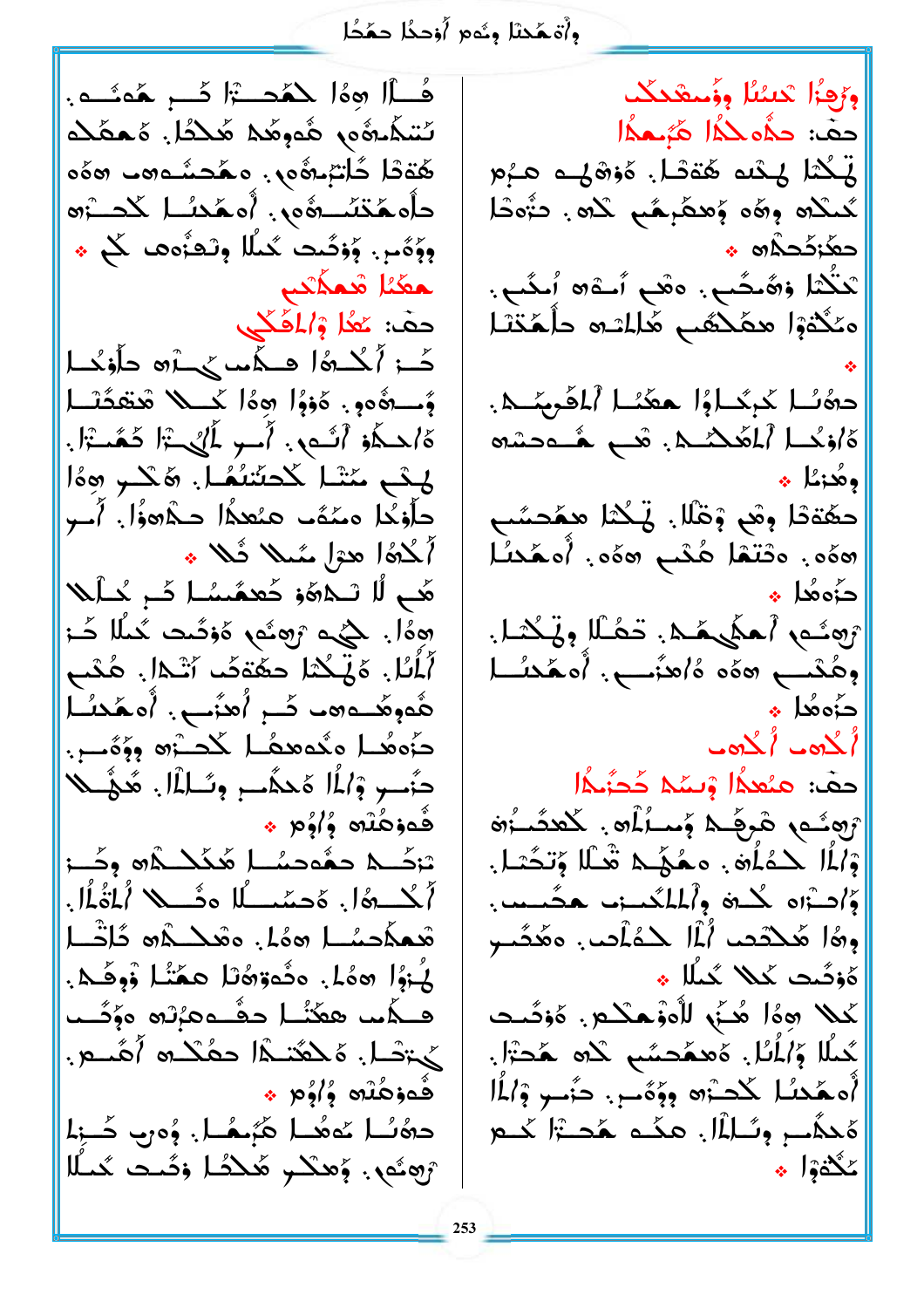وأَة هَٰذَا وِثَهِ لَا أَوْحَذًا حَقَّحًا

هُومُدهب هُدَسُا مُبِلًا داُهَتْنَا هُلًا وَرَجْزًا حق: هُةوَوه اللَّهِ أمه تَمَكَّنَا لَمُعَهَّضُمْهِ لَحَقَّةَا حَقَّدًا وَسْسَـــدْ هِهُا لِلُّوْحُـــا. هُوْشَــت جُمـــلَّا مَعْجَبًا مَّحِسُّوهِ۔ ذَرِ هُنْبِ هِوَهِ هُ/هزَّبٍ هُكَنُـا. أُههَّدَنُـا جَزْهِهُـا. أُهِ هَٰجِبُ لِ كَحِبَّةٍ وَوَّهُ بِ وَالْمَا وثعزُّەھ خَتٖىُدًا ﴾ تحشا ممحسّب حاْه مَتسَّدُه دَّوْدَا مئحضٌ وَمُرَّفَا مِمْرِهُبِ. حكنُـــــا هرَّبِسُــــــــــ هُ/وَحُـــــا وُهُ/ا. ةَهْجَمَا كَلَّهُ كُلِّ هُجْنَا ةَأَهْدُواْ. أَمْعَيْنِ لَنَارِحَ مَكْلَمَا لَمُعَمَّدُ!. حَنُبٍ وَٱلْمَا هُحَكُبٍ وِتُلَأَلَا \* كُنُّه لَمَٰ المُؤْمِنِينَ كَيْتَشُوتَ وَوُا قُذُهِ مَيْ مَحْمَدِ مِنْ قَسْمِهِ مِنْ الْمَسْمَدِ وأكعَكْبُ وَالْمِنْ هُبْتَ وَوَٰا وَهِ كَلْمَ الْمَسْتَرَىٰ ەلمكىلى كىئا ەلمكىلى ھُلگىلى. تَعَصَّــدُ وُّہنُـــل ہُب وَبِحَثَــل مَٓـــعِ هُحتُنُوُورٍ. ثَمِ هُدُا لَحَوُورٍ بِحُثْل وهُزْمًا هُوهو هُم لَمُو \* أُه ۚ كُكُنُوْ أَقْعَ ۚ كُمُلاً أَهُموْ جَيِـقَمُا ۖ. هُح**مَ**ّدُه مَا حَذ ٱلمَّالُ ٱلله وَٱلمَّكَسُمْ. ووُسطُـــو تَمُّـــه لا 6% وَ/هُتعب هُب تَىهِ مُتَمَّا. 16 مَّهُمَا كُلُّ مَّكْتُ وٌحكّدهت تَزَكَّت لَمُكُمْ ﴾ وَلِمُكَلِّمُكُمْ

سكْـد فُــەزمُتْت. ەڭــلا مُـھُـا وكَسْسَا لَكْمَنَّسْمَعْدُونَ وَاحْسَرُلْ شَعْسَا كَهِيْرَه هَوِهُده فِي الله عَلَى الله عَدْدَ الله داْهَتِنَا دِهَنَكَ هُوهُا. حَدَّه وْالْمَا هُحِكْمٍ وِنَالْمَا. شَجُعًلا فُءِهَنْتِهِ း ) ရှိ/နဲ့ وُرِ فُےوْٓا وَٱتَّىٰا هَاهوَى حَكَّـةَكَ أحدًا. ةحصّد كبئـا حرقـُلا هَــمَد أُوزِسُا عِزْهُــوهِــ. وَلِّكْتَا وِعُنْب هُومُدە أُوهَدْا ݣُدَرُه وَوُوُسِ. مأحكته رەۋىدى كات تۆكلە هَ مُحدهب. وهُم وْٱلْمَا وِتَعَدُّووْ أَنُوم. هَدَيْكَ قُدْدَهُنَّهُ وُاوُم \* الْمِدْمِيمُ الْمُبْتَدَ حف: هُلُّا وهُوصِمُا هُه دُوْمِـُــا وِمَـــهِد هِهُمْ هُـــهُــهَّا لحَمْحَتْزَا حَجَّتُلْ. أُحعُدا وِسُحِد لَحْدَة لَلْمَلْهِ وِتَعِدْكُمْ وَهُ لَا كَعْدَ هَدَلَا وْاسْتِدْهِ وَرُجْسًا. كَافْسًا مِنْحَجُس  $\cdot$   $\circ$   $\mathbb{R}$ لَّكْتُمَا مَعْجَبَّا 200 دْنُـَّ أَهْلَامَ هُومِيُنْ بِلْيَا جَدْ الْمُحْمَدُ وَحُرْ الْمُؤْمَّدُ وَحَرَّمَ الْمُؤْمَّدُ وَحَرَّمَ الْمُؤْمَّدُ وِلْمِحْدِمِيدًا. وُدِمُا وِهُدِهَا أَٱبْ أَنُوبِ لَاهِمُحُمْدُ. لِمَدْهُو وِهُــوْا حَقَّوْصُلُ لِّلْأَوُوهِ ﴾ كَرِ بِشِكَ هِوَٰا هُنِّي شَقْمَتَ هُم فُي عَفْ أَتـٰذَا. هُوَصَّـٰد گَمـُلَا وُٱلۡلَٰـٰا. هوَتَـٰهَـٰا وكعُما كَمِ لَمَحْتَبَىٰ وَ هُجُسِمٍ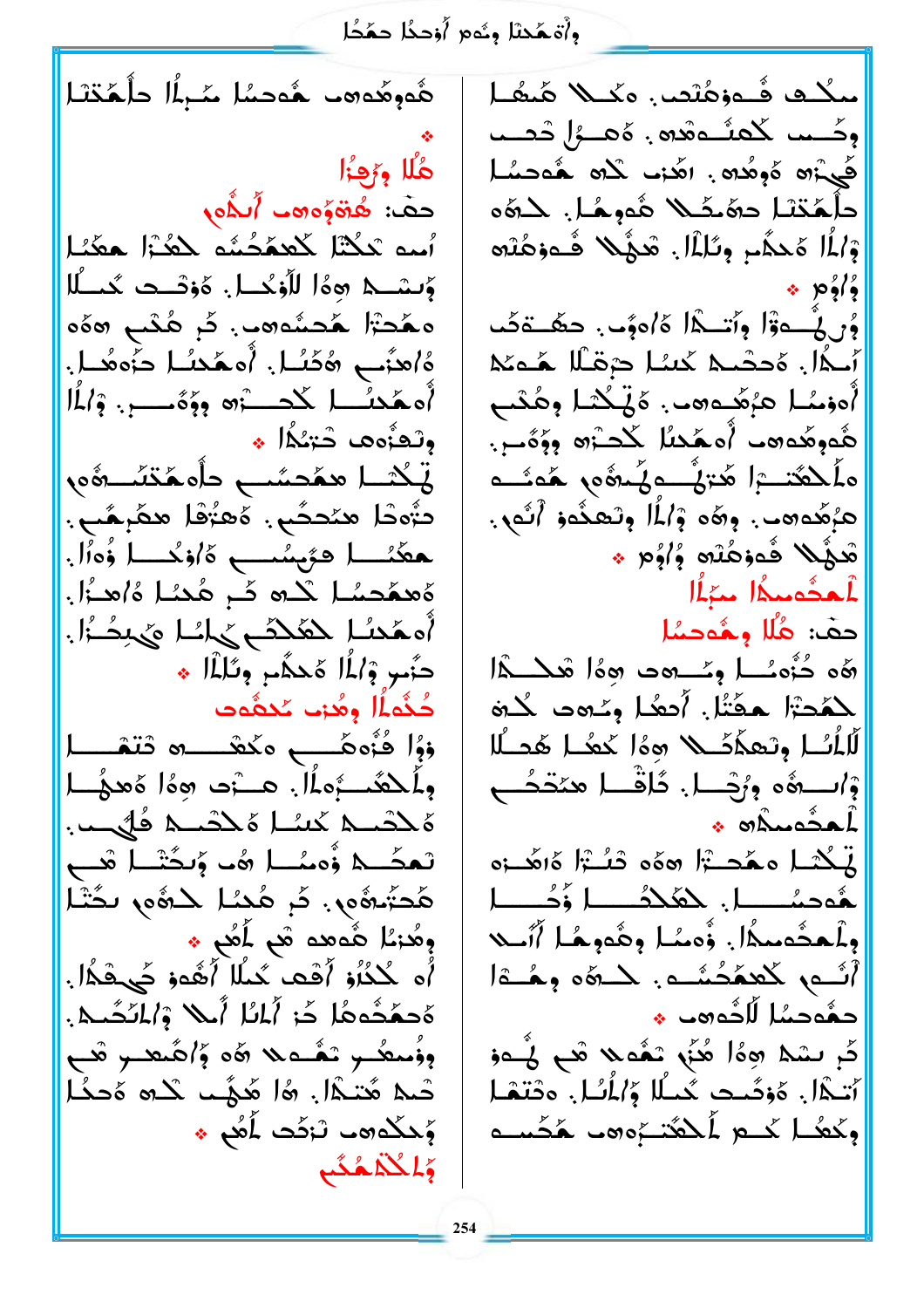وأَة هَٰذَا وِثَهِ لَا أَوْحَذًا حَمَّدًا

حادهُقئىگە دُمِ هُنْبِ ەُاهْنِي. دَّەبِ وَجِيَّەدُه ِ. ٱلْمُلَّىلِكُ هَٰكُتُـُـُّفَ فَهِيزًا. وِنْصَزُّوها لِّأَوُم وَّحْتَكْبُوها يُّةَوْا وِكُنْزَا هِنْتَمَا وِائْتُمَا. كَرِ هُكْب ةُ اهنَّب . حنَّسو هُ٥ وَٱلْمَا حَمْعَسُ وهُنسًا. هُحَدٌّبٍ وسَّالُهُ حَمَّدَمُنَا وِهَٰللاَـُـــة هـد : أُه هَٰدُنُـــل دَوْهُــــل: لمَعَلَّاتُما وَّضُا وِلْمَشُوسِكًا وَوَصْحَد ِّكْمِلًا وَ*اٰلِ*لُّكَ \* كُثُماُ وهُن مُكفُّوت هُا مِمُحسَّى كُـرِ مكْتَعْدَ حَمَّةَتْدَ وهَمْ أَمْكُنَّا. وَمَمَّكُنُوا هُلًّا وِهُوَجِسًا. وَهَٰثًا مَم وَيَٰكُمْا. 16 هُيَّبَ كَبِرٍ وَّكَمُ*اْ* أَيْ أَوَّكْ مَعْ مَعْنَاهِ مِنْ مَنْ الْمَكْتَبَاءِ وألْمَك عَرْضٍ كَمَلاً مَنْكُمْ فَيَكُمْ \* مَكلاً وَحَكْتَهَا هِمَكُمْ «هَ» هُتْشَا كَعْعَدُمْــُــهِ. لَا كُلّْـــوْلِ 2,6% نَّمَّكُــمِ هُوصُل ثَاقًا هُبْبٍ. وَلِكُو هَاوُهِ ەەُە شكىم ۆىھھە ھەشا لمُعْم. حْفَحْدُا وْالْمَا \* وأحتمئه حفَّ: لَا خُولُب دَاتْا لِمُعكِّلٍ لِمَكْتَوْلٍ. وَحَصَمَه وَتَسَبَّى كَعْعُسُــا. كَــــ كَـــاْلَا هِهُا لِلْمَوْحَكَـــمْ. هُوْثَـــت كَـــلا كَنـــلّل ەَيِّىْدَا حَمَّـةَكَ آَسْدًا. ھەجسَّى ههُه گده کُبِ اُهنُسِي. اُه هَٰدَسُــا

حفَ: ثَكِيْزًا وِحْتَفِعْا وْالْمَنْف هُوصسُا كُلِّر هُـ:ب وُحقَــع كُلّـرِ وِلَمِهِ وَالْمَالِي فَو أَلْحُمُوا أَبِيهِ خَمِيْنَا وَ هُوَم أَله هُم سَفْلَ. هفْشَله لمكَّس وأوثـــد كُنـــلا حمُـــةهُــه رُوحُـــم هَحكْتَعْصَــا أَفْ عَكْـــةوْلِ. جَلْهُجْنَـــا ـمُحِشُومِ \* ادَّنُــا بِمَــا هُدــزُه هِهُا لِكَــٰ ; أَهْوَ هَنْكُلُ مِنْ وَهُمْ هُكْتُمْـــبِ ٱلْمَلْمَــــبِ لمستفلَّصه هُستوهم هُستوهم هُتَحْدُه مِن. هُمُِّمْ شَخْلُهِ وَتَحَمُّلُ هِلْمُ هَٰحَكُمُهِ . حَنُبٍ هُو وِحَرْوَٰهَ حَيْمً كَقَفَا. مْدَّىلا ەْلْمُكُلُّم م حُذُه أَل وهُن، أُهْزَىع دەُنَا عَمْدا كَكَ هُنِّي. لأُمْوْهِكُم ەُوَكَىت كَنىلَا . ة/لمَّكَتْب شَوْبُكْتُمْ . وَبَزْهِدْ وَمُهْدَلِهِ مَادُومٍ. كَالْمَكْتُ كَحِيثُــمِهِ مَــْتِهُمَّالَ. هَفُــمَــهُم ٱهَــز أحدَّد الْهُ حزب ٥٥ همَّسُل حزه وُاحُل. وُوْتَـت كَحَسْلًا وُٱلْمُرْسَلِ. ويْكْتَسَلْ هُجُمْسَـه هُومُدهب حمُّةَكُ أَحدًّا حلَّمَّتَطَ. هُوصُلِ كُلِّرٍ مَكْرًا قَاسًا. وَٱقْتُمْ \* سُمْمَتْ مِنْ الْمُعْصَمَ وقثيره وخوشا حق: هُ قَوْوه من أَكْمَام أَنَّكَ اُتَّكَفُّم. وَوَشُّه وَّحِمُّ وِكُنَّتُ ؤُەھُل. ھڪَڪِئُب گُلُّ گُڪرًا. وُوْتَڪ ئىسسال. ەھكىشىسمەم قىڭگىسىل